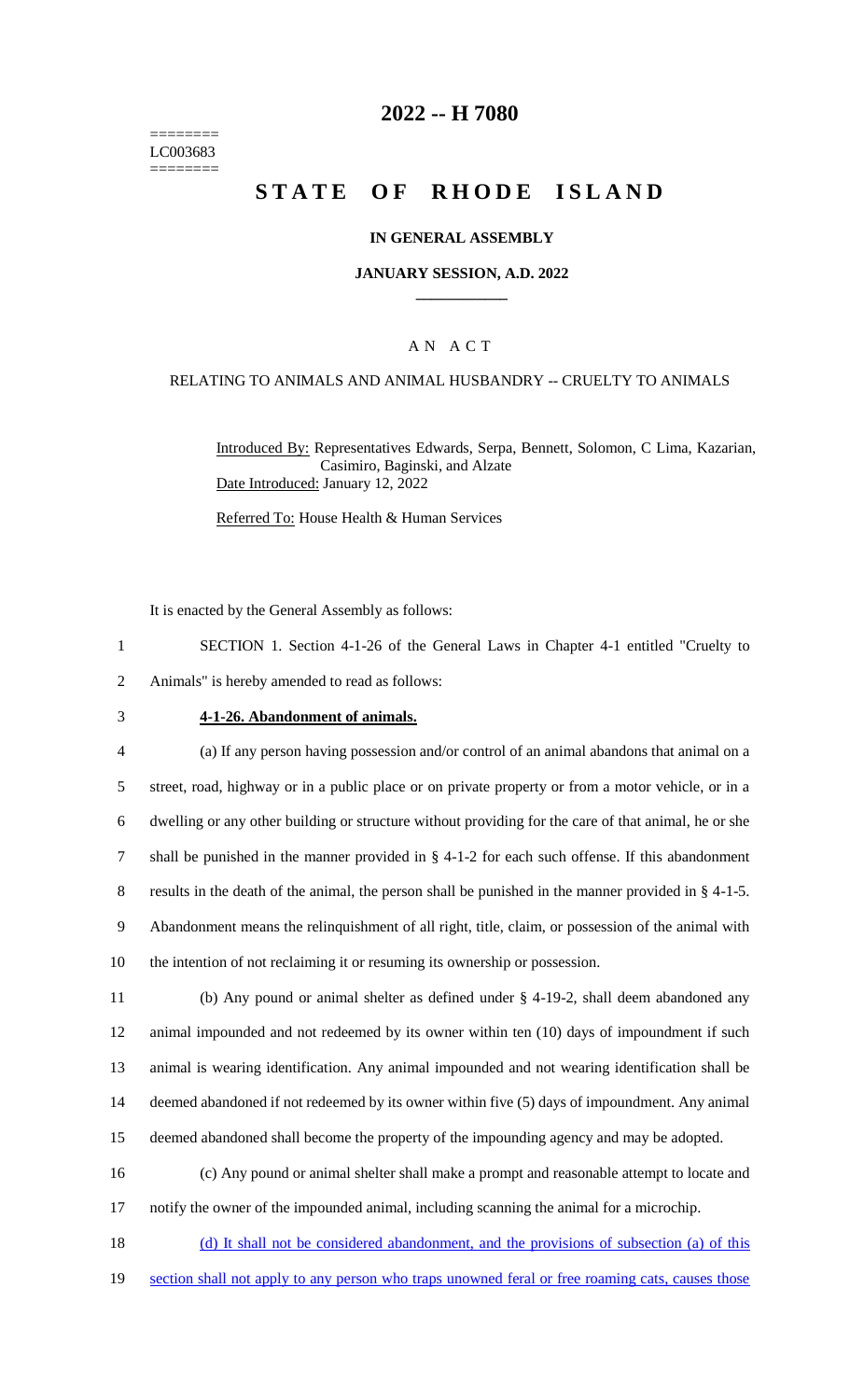- 1 cats to be spayed or neutered, and subsequently releases those cats, provided:
- 2 (1) Any medical or surgical procedures performed on those cats are performed by a licensed
- 3 veterinarian;
- 4 (2) The cats are returned to the property where they were trapped; and
- 5 (3) If the cats were trapped on private property and the person who is entering the private
- 6 property with written permission from a person with authority to grant such permission for the
- 7 purpose of trapping cats.
- 8 SECTION 2. Section 4-24-8 of the General Laws in Chapter 4-24 entitled "Permit Program
- 9 for Cats" is hereby amended to read as follows:

# 10 **4-24-8. Abandonment of cats.**

- 11 If any cat is abandoned by their owner or any person having charge or custody of that cat,
- 12 that person shall, for each offense be punished in the manner provided in § 4-1-2, notwithstanding
- 13 the provisions of  $\S$  4-1-26(a).
- 14 SECTION 3. This act shall take effect upon passage.

 $=$ LC003683 ========